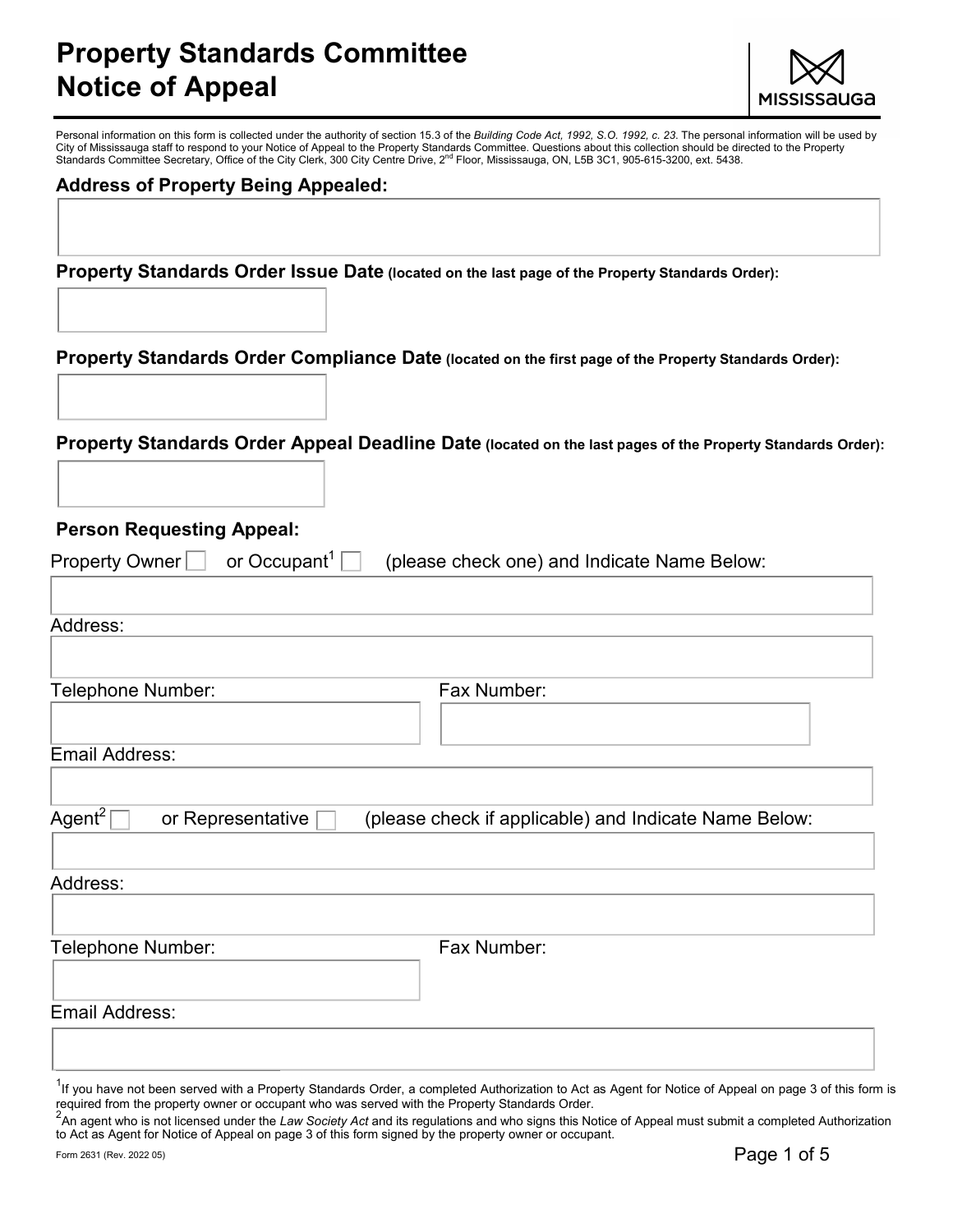## Grounds and/or Reasons for Appeal:

Briefly explain the grounds and/or reasons for your appeal below (include what remedy you are seeking and attach any documents and photographs that support your appeal).

I require more time to address the Property Standards Order (please explain below)

I disagree with the Property Standards Order (please explain below)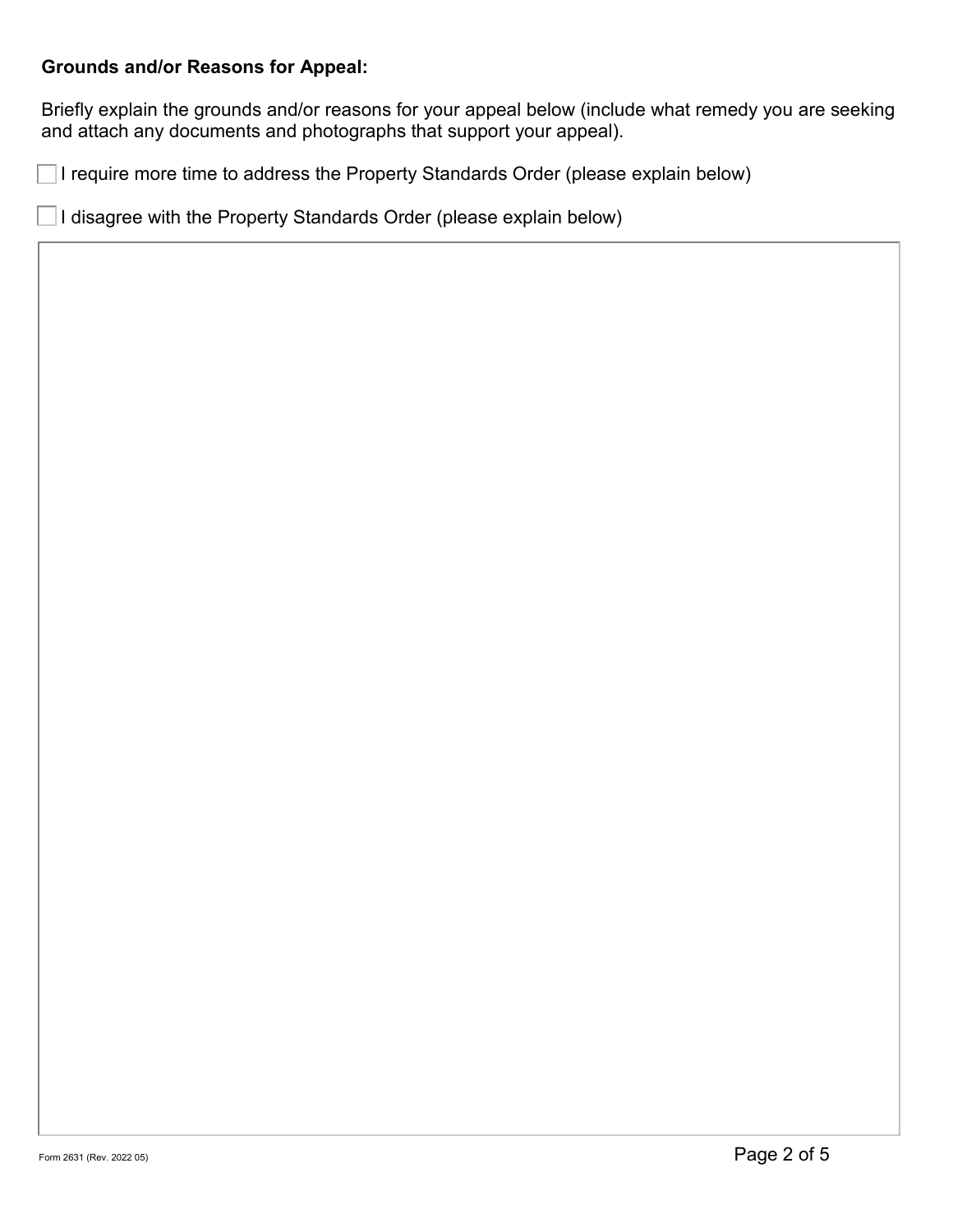### PROPERTY STANDARDS COMMITTEE AUTHORIZATION TO ACT AS AGENT $^3$  FOR NOTICE OF APPEAL

Please complete Section A if you are a property owner(s)/occupant(s).

Please complete Section B if the property owner(s)/occupant(s) is a corporation.

## (A) IF THE PROPERTY OWNER/OCCUPANT IS AN INDIVIDUAL:

| I/we,                                                                                     | [insert name(s) of owner(s)/occupant(s)], the                                                 |  |  |  |  |  |  |  |  |
|-------------------------------------------------------------------------------------------|-----------------------------------------------------------------------------------------------|--|--|--|--|--|--|--|--|
| property owner(s)/occupant(s) of                                                          | <i>[insert address of property]</i> <b>authorize</b>                                          |  |  |  |  |  |  |  |  |
|                                                                                           | [insert name of agent] to act as                                                              |  |  |  |  |  |  |  |  |
|                                                                                           | my/our agent for the purposes of the appeal of the Property Standards Order issued on         |  |  |  |  |  |  |  |  |
| [insert the issuance date located on the last page of the Property Standards Order]       |                                                                                               |  |  |  |  |  |  |  |  |
| to the City of Mississauga's Property Standards Committee.                                |                                                                                               |  |  |  |  |  |  |  |  |
| Signature:                                                                                | Date:                                                                                         |  |  |  |  |  |  |  |  |
| Signature:                                                                                | Date:                                                                                         |  |  |  |  |  |  |  |  |
| (B) IF THE PROPERTY OWNER/OCCUPANT IS A CORPORATION:                                      |                                                                                               |  |  |  |  |  |  |  |  |
| On behalf of                                                                              | finsert name of the corporation], which                                                       |  |  |  |  |  |  |  |  |
| owns/occupies                                                                             | [insert address of property],                                                                 |  |  |  |  |  |  |  |  |
| Ι,                                                                                        | [insert name of person authorized to bind the                                                 |  |  |  |  |  |  |  |  |
| corporation], authorize                                                                   | [insert name of agent] to act as                                                              |  |  |  |  |  |  |  |  |
|                                                                                           | the corporation's agent for the purposes of the appeal of the Property Standards Order issued |  |  |  |  |  |  |  |  |
| [insert the issuance date located on the last page of the Property Standards Order]<br>on |                                                                                               |  |  |  |  |  |  |  |  |
| to the City of Mississauga's Property Standards Committee.                                |                                                                                               |  |  |  |  |  |  |  |  |
| <b>Name of Corporation:</b>                                                               |                                                                                               |  |  |  |  |  |  |  |  |
| Signature:                                                                                | Date:                                                                                         |  |  |  |  |  |  |  |  |
| <b>Position:</b>                                                                          |                                                                                               |  |  |  |  |  |  |  |  |

 3 An agent who is not licensed under the Law Society Act and its regulations and who signs this Notice of Appeal must submit a completed Authorization to Act as Agent for Appeal on page 3 signed by the property owner/occupant.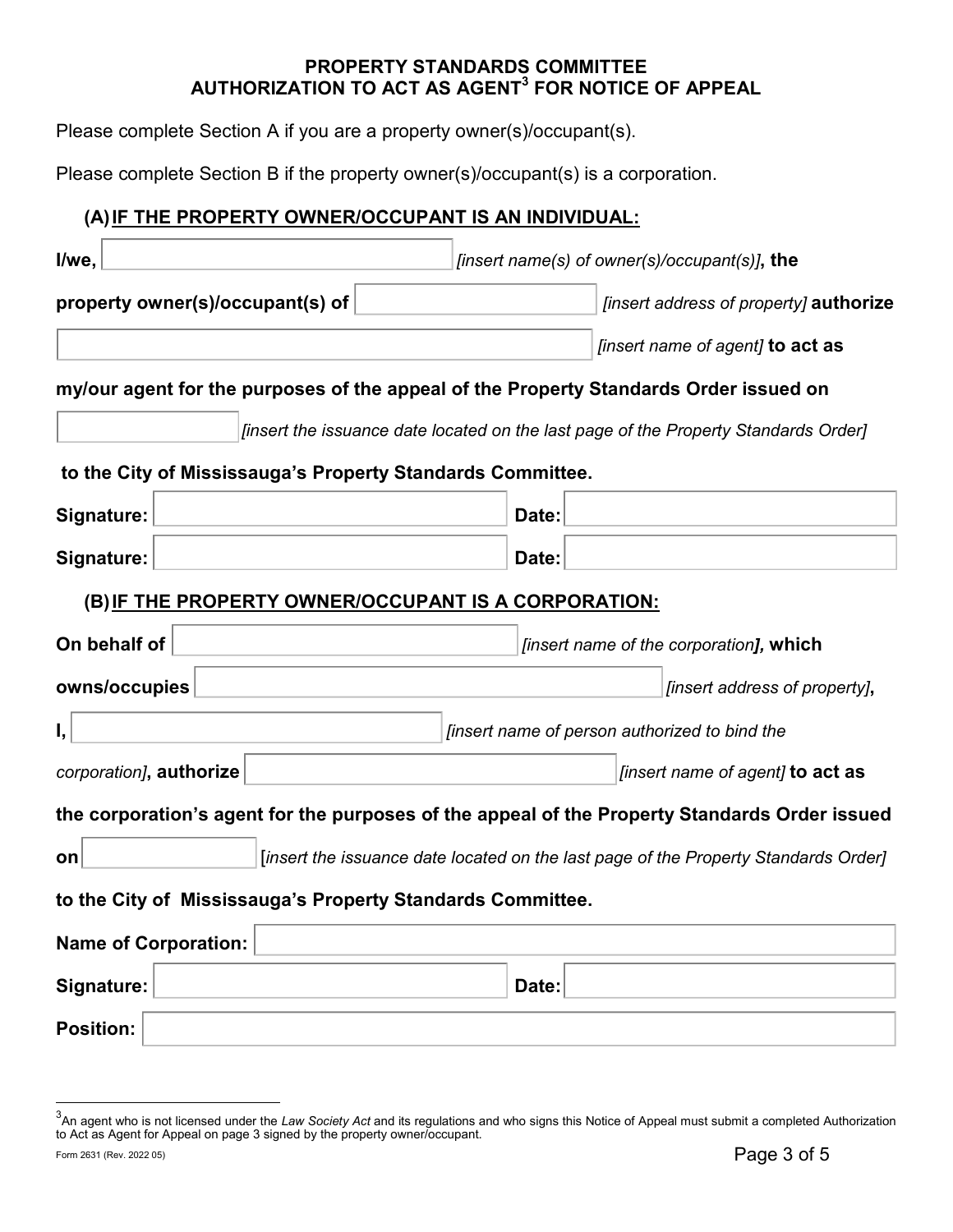#### PROPERTY STANDARDS COMMITTEE AUTHORIZATION TO ACT AS REPRESENTATIVE FOR NOTICE OF APPEAL

| Representative Name                                                 | <b>Representative Address</b>                                                                                                                                                                                      |  |  |  |      |                                                                                                         |        |  |                                                                                                                    |  |  |
|---------------------------------------------------------------------|--------------------------------------------------------------------------------------------------------------------------------------------------------------------------------------------------------------------|--|--|--|------|---------------------------------------------------------------------------------------------------------|--------|--|--------------------------------------------------------------------------------------------------------------------|--|--|
|                                                                     | Representative Telephone Number                                                                                                                                                                                    |  |  |  |      |                                                                                                         |        |  |                                                                                                                    |  |  |
|                                                                     | Representative Fax Number                                                                                                                                                                                          |  |  |  |      |                                                                                                         |        |  |                                                                                                                    |  |  |
|                                                                     | Representative Email Address                                                                                                                                                                                       |  |  |  |      |                                                                                                         |        |  |                                                                                                                    |  |  |
|                                                                     |                                                                                                                                                                                                                    |  |  |  |      |                                                                                                         |        |  |                                                                                                                    |  |  |
| Please complete one of the following three sections, as applicable: |                                                                                                                                                                                                                    |  |  |  |      |                                                                                                         |        |  |                                                                                                                    |  |  |
| <b>Section 1:</b>                                                   |                                                                                                                                                                                                                    |  |  |  |      |                                                                                                         |        |  |                                                                                                                    |  |  |
|                                                                     | I am a Lawyer or licenced Paralegal                                                                                                                                                                                |  |  |  |      |                                                                                                         | ID No. |  |                                                                                                                    |  |  |
| <b>Section 2:</b>                                                   |                                                                                                                                                                                                                    |  |  |  |      |                                                                                                         |        |  |                                                                                                                    |  |  |
|                                                                     |                                                                                                                                                                                                                    |  |  |  |      | not require a licence because I am (please check the option that applies to you)*:                      |        |  | I am or my group is not captured by the paralegal licencing requirements of the Law Society Act (By-Law 4) and do  |  |  |
| $\Box$                                                              | Acting for myself (self-represented property owner)                                                                                                                                                                |  |  |  |      | A person who is acting in the normal course of carrying on a profession or occupation governed by       |        |  | another Act of the Legislature, or an Act of Parliament, that regulates specifically the activities of persons     |  |  |
| $\Box$                                                              | engaged in that profession or occupation<br>A person or a member of a class or persons prescribed by the by-laws, in the circumstances prescribed<br>by the by-laws                                                |  |  |  |      |                                                                                                         |        |  |                                                                                                                    |  |  |
| $\Box$                                                              | Other                                                                                                                                                                                                              |  |  |  |      |                                                                                                         |        |  |                                                                                                                    |  |  |
| <b>Section 3:</b>                                                   |                                                                                                                                                                                                                    |  |  |  |      |                                                                                                         |        |  |                                                                                                                    |  |  |
|                                                                     |                                                                                                                                                                                                                    |  |  |  |      |                                                                                                         |        |  | I am exempt from the paralegal licensing requirements of the Law Society Act (By-Law 4) because I am (please check |  |  |
|                                                                     | the exemption that applies to you)*:                                                                                                                                                                               |  |  |  |      |                                                                                                         |        |  |                                                                                                                    |  |  |
|                                                                     | Individuals employed by a single employer, such as municipal prosecutor<br>Persons who are not in the business of providing legal services and occasionally provide assistance to a                                |  |  |  |      |                                                                                                         |        |  |                                                                                                                    |  |  |
|                                                                     | friend or relative for no fee                                                                                                                                                                                      |  |  |  |      |                                                                                                         |        |  |                                                                                                                    |  |  |
|                                                                     | Articling students                                                                                                                                                                                                 |  |  |  |      |                                                                                                         |        |  |                                                                                                                    |  |  |
|                                                                     | Employees of legal clinics funded by Legal Aid Ontario                                                                                                                                                             |  |  |  |      |                                                                                                         |        |  |                                                                                                                    |  |  |
|                                                                     |                                                                                                                                                                                                                    |  |  |  |      | Employees of organizations similar to legal clinics that provide free services to low-income clients,   |        |  |                                                                                                                    |  |  |
|                                                                     |                                                                                                                                                                                                                    |  |  |  |      | provided they meet certain criteria as to their non-profit status and funding                           |        |  |                                                                                                                    |  |  |
| $\Box$                                                              |                                                                                                                                                                                                                    |  |  |  |      | Constituency Assistants working in Member of Provincial Parliament offices                              |        |  |                                                                                                                    |  |  |
|                                                                     | and covered by the lawyer's insurance                                                                                                                                                                              |  |  |  |      | Law students working in student legal aid services' societies, provided they are supervised by a lawyer |        |  |                                                                                                                    |  |  |
| $\Box$                                                              |                                                                                                                                                                                                                    |  |  |  |      |                                                                                                         |        |  |                                                                                                                    |  |  |
|                                                                     | Members of the following listed voluntary standard-setting associations, subject to certain restrictions: the<br>Human Resources Professions of Ontario; the Ontario Professional Planners Institute; the Board of |  |  |  |      |                                                                                                         |        |  |                                                                                                                    |  |  |
|                                                                     |                                                                                                                                                                                                                    |  |  |  |      | Canadian Registered Safety Professionals; and the Appraisal Institute of Canada                         |        |  |                                                                                                                    |  |  |
|                                                                     | Other                                                                                                                                                                                                              |  |  |  |      |                                                                                                         |        |  |                                                                                                                    |  |  |
|                                                                     |                                                                                                                                                                                                                    |  |  |  |      | certify that the above information is true.                                                             |        |  |                                                                                                                    |  |  |
|                                                                     | Print name of applicant or representative                                                                                                                                                                          |  |  |  |      |                                                                                                         |        |  |                                                                                                                    |  |  |
|                                                                     |                                                                                                                                                                                                                    |  |  |  |      |                                                                                                         |        |  |                                                                                                                    |  |  |
|                                                                     | Applicant or representative signature                                                                                                                                                                              |  |  |  | Date |                                                                                                         |        |  |                                                                                                                    |  |  |

\* If you are unsure about your exemption status, please contact the Law Society of Upper Canada. If you are representing a party, you must provide written confirmation from the Appellant Party that you have been given their authorization to represent them in these proceedings. Only representatives whose names are included on the Law Society's Paralegal Directory, or those who are exempt or excluded from the licensing requirements are permitted to appear at the Property Standards Committee. The Property Standards Committee requires all representatives to provide information about their licensing status. For further information, please consult the Law Society's website at www.lsuc.on.ca.